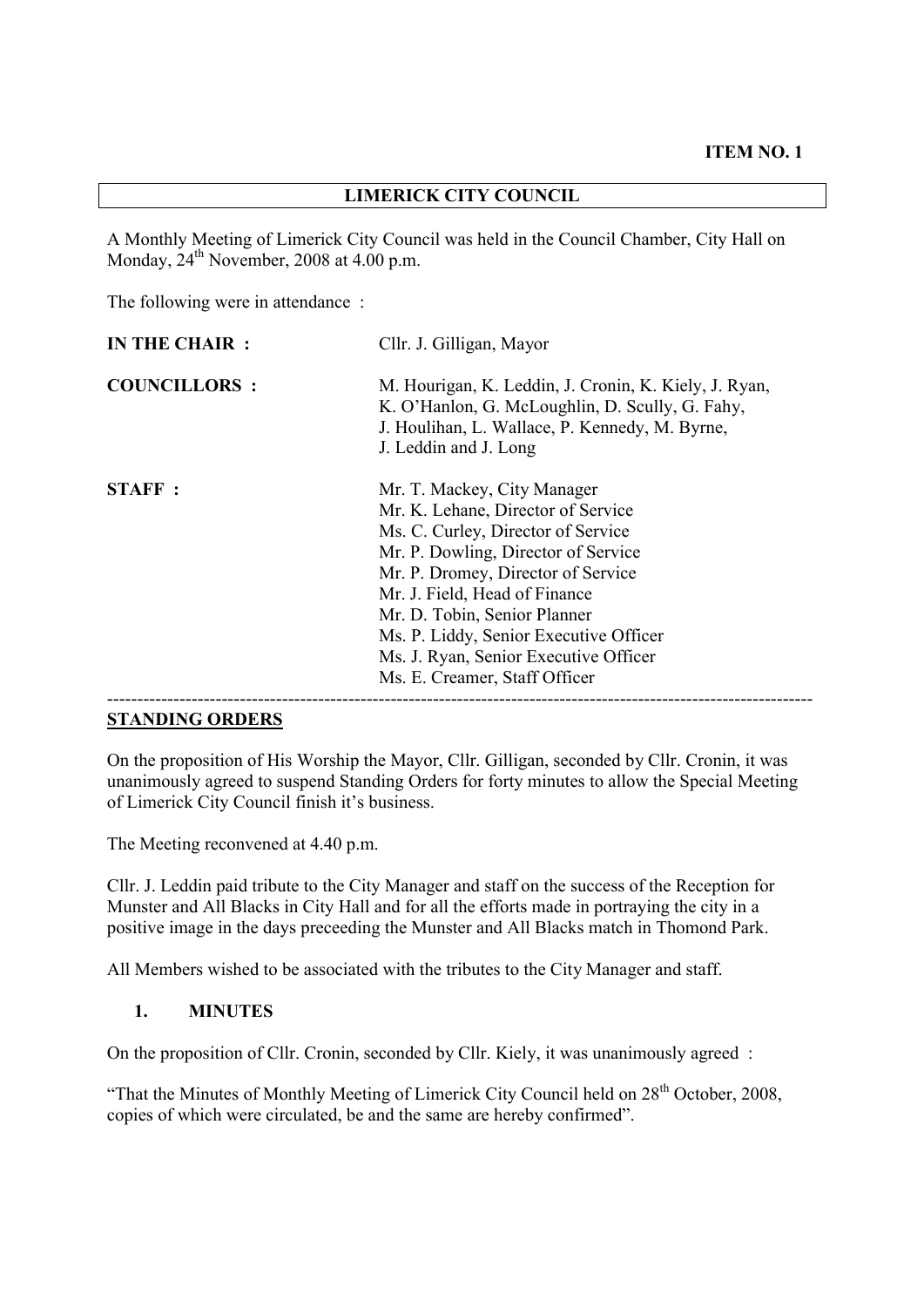Cllr. K. Leddin expressed concern that Feile Luimni were not approved for a Grant under the Arts Act and the Director of Service (Community and Enterprise) agreed to check out and revert to her on the matter.

Cllr. K. Leddin referred to her Notice of Motion which came forward as a Recommendation from the Economic Policy Development and Future Planning Strategic Policy Committee Meeting held on  $20<sup>th</sup>$  October, 2008 to the Monthly Meeting held on  $28<sup>th</sup>$  October and pointed out that this Notice of Motion had come forward and was approved as a stand alone motion with no amendments and requested assurance that Arthur's Quay Park will remain as a public park and will not be sold off for development purposes, in reply to which she was informed that at the Monthly Meeting of City Council held on 28<sup>th</sup> October, 08 this Notice of Motion was adopted in principle and in the context of the Report of the Director of Service.

Cllr. Wallace pointed out that she did not propose that the bus route to Roxboro Road be included in Regeneration Plans and asked that the minutes be amended accordingly.

### **2. REPORT, SOCIAL POLICY AND HOUSING STRATEGIC POLICY COMMITTEE MEETING HELD ON 3RD NOVEMBER, 2008.**

The Chairman's Report, Social Policy and Housing Strategic Policy Committee Meeting held on  $3<sup>rd</sup>$  November, 2008 was noted.

Cllr. O'Hanlon expressed concern at the condition of the halting site in Rhebogue. He had requested a meeting some time ago and also a security camera was to be erected there to stop dumping. He asked that progress be made on closing the site.

In reply, the Director of Service agreed to facilitate a meeting in relation to the Rhebogue halting site and added that the City Council are presently working on a solution.

Cllr. J. Leddin referred to a presentation given at the Social Policy and Housing Strategic Policy Committee Meeting on energy efficiency in local authority houses and asked that all members be circulated with a copy of same. He also asked that the Minister for the Environment, Heritage and Local Government be written to asking him to fund a Pilot Insulation Scheme for local authority houses for Limerick city.

In reply to Cllr. J. Leddin, the Director of Service (Housing) stated that the Housing Inspector will cover all of Limerick City and will be visiting tenants to ensure they are complying with their tenancy agreements and keeping the house and gardens in good condition.

Cllr. Scully expressed concern that the road between Annadale Estate and Bengal Terrace is being dug up for a storm sewer, in reply to which the Director of Service stated that he will check out the matter and inform the Ward Councillors accordingly.

Cllr. Fahy expressed concern at the condition of the halting site at Toppins Field. There is ongoing dumping taking place there and horses wandering around Rathbane. He pointed out that the travellers on the site are willing to co-operate and move out and appealed for an urgent solution to the problem.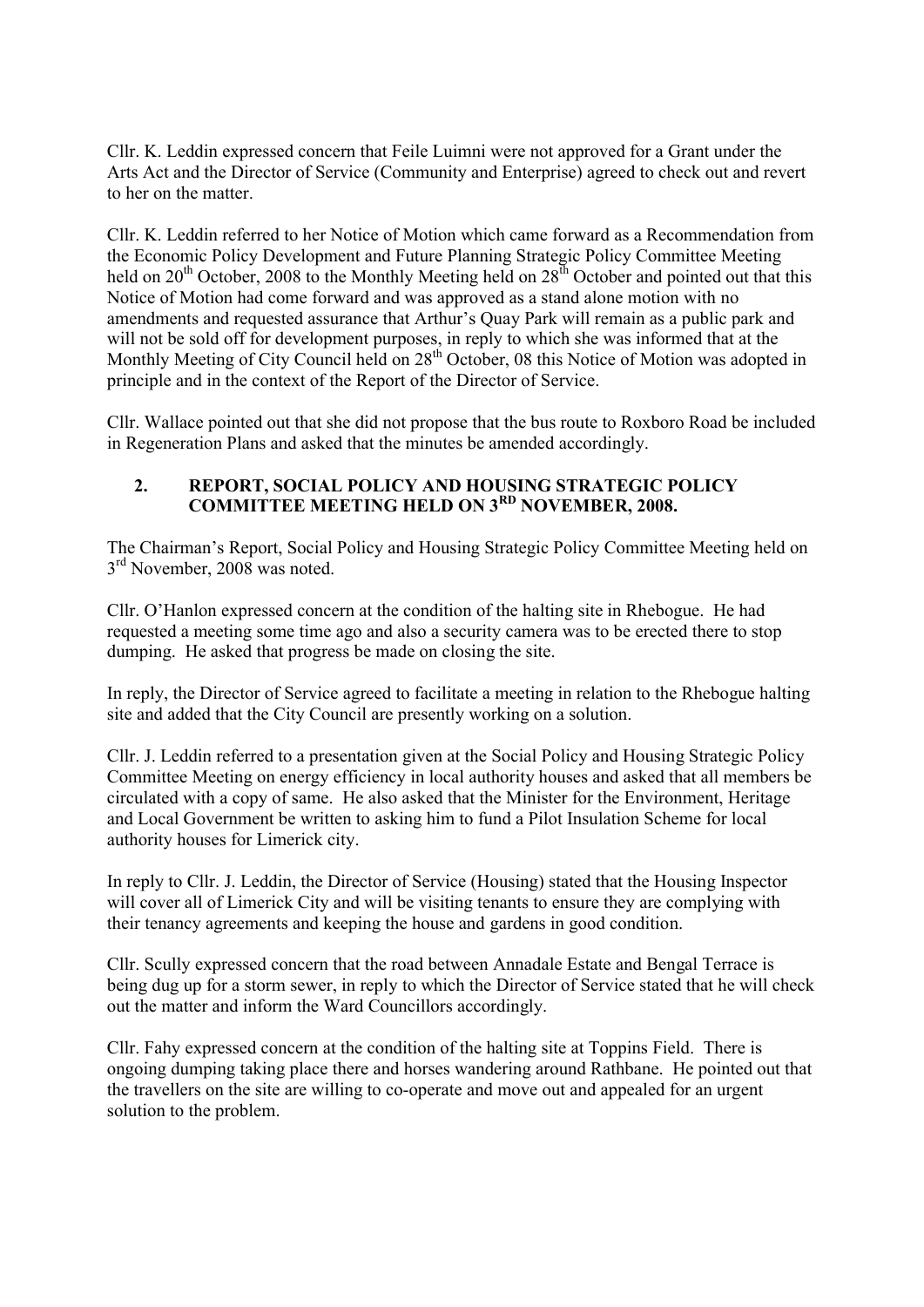The Director of Service (Housing) shared Cllr. Fahy's concerns regarding Toppins Field. He added that a lot of resources have gone into the site and added that the City Council is working closely with individual families there to resolve the problem.

In reply to Cllr. Kiely, the Director of Service (Housing) stated that no individual category of tenants will be housed in the turnkey development in New Road, Thomondgate.

Cllr. McLoughlin asked that money be set aside to raise the height of dividing walls between local authority houses to reduce the number of breakins and was asked by the Director of Service to let him know the location he is referring to.

Cllr. Wallace thanked the City Council for knocking the houses in Keyes Park which she has referred to on many occasions.

Cllr. K. Leddin referred to a caravan parked at the Coonagh roundabout and the Director of Service agreed to check out and revert back to her on the matter.

#### **3. REPORT AND RECOMMENDATIONS, TRANSPORTATION AND INFRASTRUCTURE STRATEGIC POLICY COMMITTEE MEETING HELD ON 10TH NOVEMBER, 2008**

The Chairman's Report, Transportation and Infrastructure Strategic Policy Committee Meeting held on  $10^{th}$  November, 2008, was noted.

Submitted the following Recommendations from the Transportation and Infrastructure Strategic Policy Committee Meeting held on  $10^{th}$  November, 2008 :

#### Notice of Motion

"That Limerick City Council make provision for related costs to upgrade the lead pipes and common sewer outlets throughout the affected housing areas of Limerick City, this motion will include the application of a loan application to the relevant department, or inclusion in the upcoming Estimates" Signed : Cllr. Jim Long Cllr. Kevin Kiely, P.C.

It was proposed by Cllr. Kiely, seconded by Cllr. O'Hanlon and unanimously agreed to approve Director of Service' Report.

It was also unanimously agreed that a delegation from Limerick City Council request a meeting with the Minister for Environment, Mr. John Gormley, T.D., in order to put a case for funding to replace the lead piping in Limerick City.

Cllr. Long proposed that this Notice of Motion remain intact regardless of outcome of Meeting with Minister Gormley. Cllr. Kiely seconded Cllr. Long's proposal.

Cllr. Kennedy pointed out that Standing Orders state that you can not adopt City Manager's Report and a Notice of Motion, it has to be one or the other.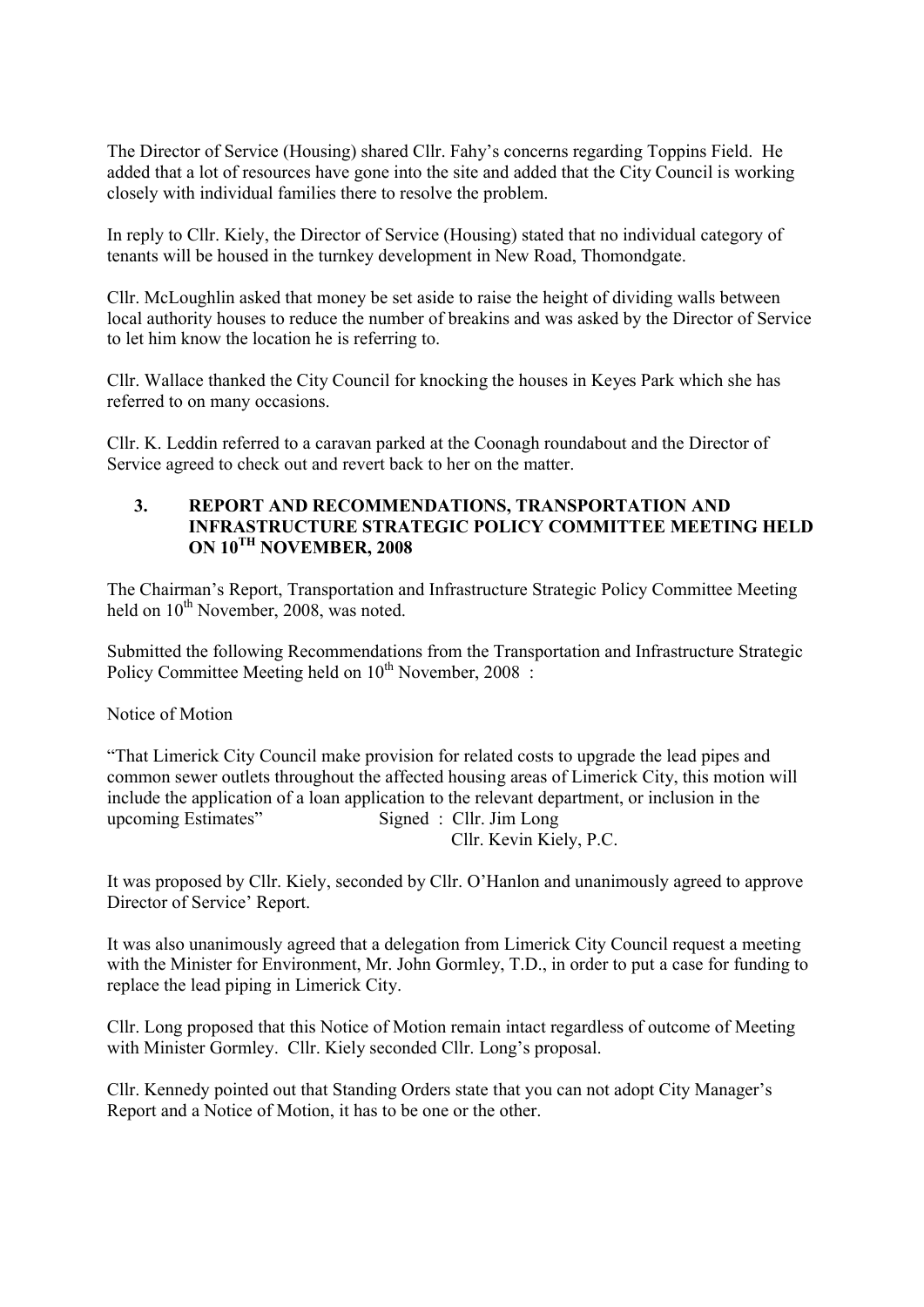Cllr. Houlihan asked that the minutes be amended to incorporate a vote of sympathy which was passed at the Meeting to the family of the late Shane Geoghegan.

In reply to Cllr. K. Leddin, the Director of Service (Transportation and Infrastructure) stated that the quality of water in Limerick City Council is comfortably within compliance regulations, however, vigilance is still needed. An application for funding has been made to the Department as new standards will have to be met in a few years.

Cllr. K. Leddin asked that when roads are closed for various works that signs be erected informing members of the public that the road is closed very much in advance of the road so that people can take an alternative route.

Cllr. Wallace asked about resurfacing of Galvone Road and Kennedy Park which were to be done this year, in reply to which the Director of Service (Transportation and Infrastructure) stated that he will check out and revert to her on the matter. In reply to Cllr. Wallace, he also agreed to examine a Traffic Management Plan for the Jail Boreen.

Cllr. McLoughlin expressed concern at traffic congestion at the roundabout at Grove Island and suggested a filter lane from Corbally, in reply to which the Director of Service said he would check out and report back to him on the matter.

Cllr. McLoughlin said that there is a lot of traffic congestion also at the Markets Field especially during race nights and was informed by the Director that traffic management is a matter for the Gardai.

## **4. CORRESPONDENCE**

Submitted list of Tenders opened in respect of the following :

Coonagh to Knockalisheen Site Investigation Works Review of the Mid West Retail Strategy 2003 – 2011

## **5. DISPOSAL OF PROPERTY**

Submitted the following Disposal of Property, in accordance with Notices already circulated under Section 183 of the Local Government Act, 2001 which were adopted unanimously on the proposition of Cllr. O'Hanlon, seconded by Cllr. Fahy :

- (a) Disposal of area consisting of a plot of land comprising 0.0235 hectares situate at New Road, Thomondgate in the City of Limerick and outlined in red on Drawing No. AG 3008 to Mr. Paddy Hayes or his nominees.
- (b) Disposal of area consisting of a plot of land 0.0097 hectares situate at St. Lawrence Park in the City of Limerick and outlined in red on Drawing No. AG 3005 to Mary Honan, 23, St. Lawrence Park, Garryowen or her nominees

Submitted the following Disposal of Property in accordance with Notices already circulated under Section 183 of the Local Government Act, 2001 which were adopted unanimously on the proposition of Cllr. Kennedy, seconded by Cllr. O'Hanlon :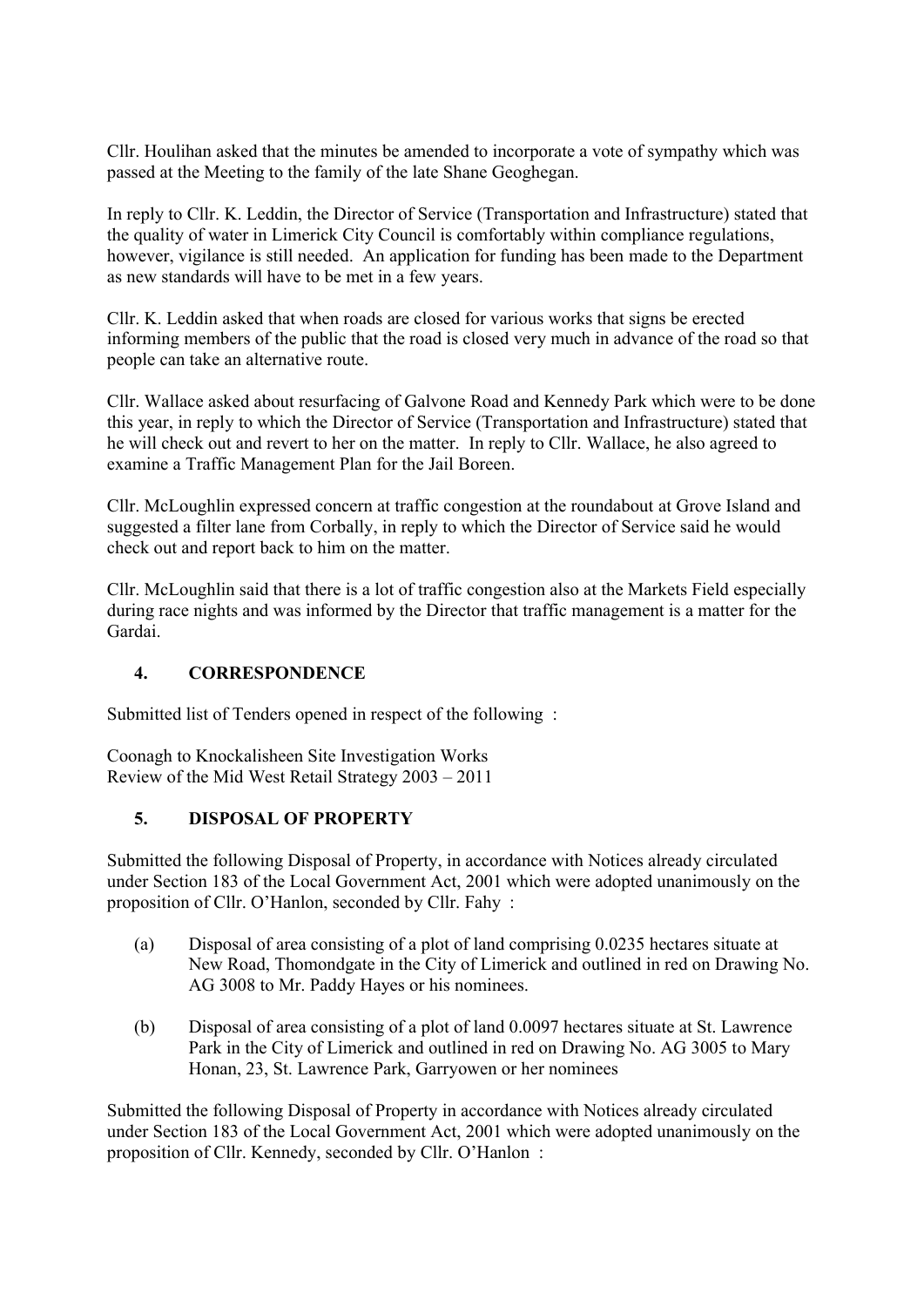- ( c) Disposal of area consisting of a plot of land 0.0037 hectares situate between the rear of O'Connell Avenue and Fitzgerald Place, Limerick and hatched on Drawing No. AG 3006 to Michael Bourke and Mel Gallagher or their nominees, Frank and Ann Coscia or their nominees, Joe and Claire Hayes or their nominees and Padraig Frawley or his nominees.
- (d) Disposal of area consisting of a plot of land 0.22 acres situate at Ballinacurra in the City of Limerick and outlined in red on Drawing No. AG 968-A to Thomas and Breda Barry dated 21<sup>st</sup> February, 2003. This disposal requires Limerick City Council to consent to the removal of covenant (as per attached) in relation to this land.
- (e) Disposal of Freehold (Ground Rent) under Section 26 of the Landlord and Tenant (Ground Rent) (No. 2) Act, 1078 as per attached Section 183 Notices.

## **6. FINANCIAL STATEMENT**

Submitted Financial Statement for the month of October, 2008, which was adopted unanimously on the proposition of Cllr. Scully, seconded by Cllr. Cronin.

Cllr. Scully complimented the Head of Finance and the staff on the increase in the water charges collection. He welcomed the improvement in the Capital Account by eleven million euro from last year but expressed concern that the City Council is still overdrawn by three million euro.

# **7. LOCAL GOVERNMENT AUDITOR'S REPORT**

The Local Government Auditor's Report on Annual Financial Statement for year ended 31<sup>st</sup> December, 2007 was noted.

## **8. PARTICIPATION BY MEMBERS AT CONFERENCES**

It was proposed by Cllr. O'Hanlon, seconded by Cllr. Long and unanimously agreed to approve participation by members at the following conferences :

Training Seminar for Councillors 'Homelessness in Ireland' Held in The City West Hotel, Dublin  $5<sup>th</sup>$  and  $6<sup>th</sup>$  December, 2008 Estimated Travel and Subsistence : €465.14 Conference Fee :  $\epsilon$  195.00

Dundalk Chamber in association with Dundalk Town Council : 'Meet the Planners – Works' Held in The Park Inn, Dundalk, Co. Louth  $3<sup>rd</sup>$  December, 2008 Estimated Travel and Subsistence :  $\epsilon$ 597.62 Conference Fee :  $65.00$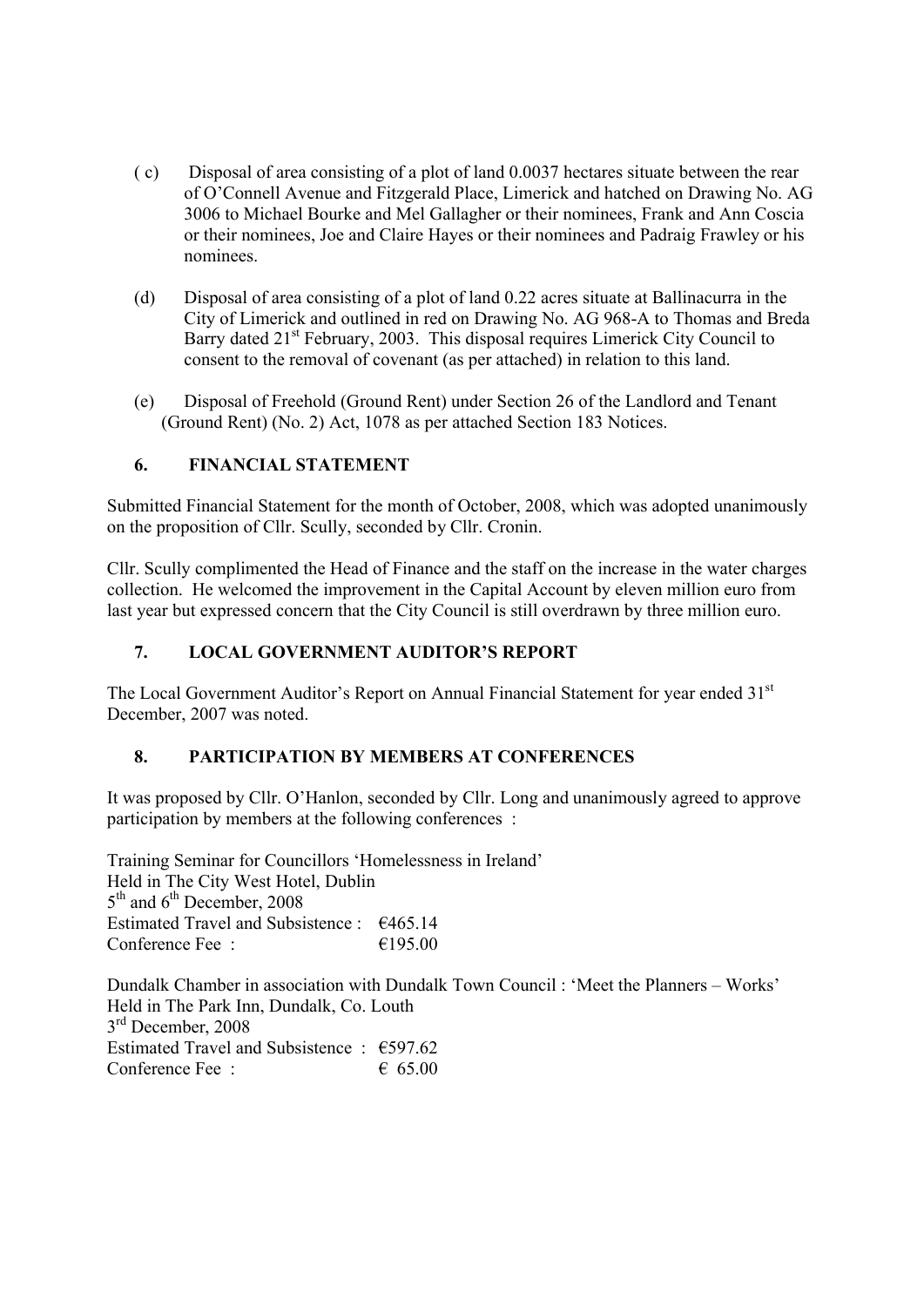The Third National Infrastructure Summit ' Challenging Times: Critical success factors in delivering world class infrastructure' Held in Croke Park Convention Centre, Dublin  $10^{th}$  December, 2008 Estimated Travel and Subsistence : €465.14 Conference Fee :  $6495.00$  Plus VAT

# **9. PLANNING PROPOSALS AND DECISIONS**

The Meeting noted the list of Planning Proposals under consideration at 14<sup>th</sup> November, 2008 and Decisions taken from  $20^{th}$  October,  $2008$  to  $14^{th}$  November, 2008.

Cllr. Wallace welcomed the removal of the planning application for a recycling centre on Childers Road from the list of planning applications under consideration.

In reply to Cllr. K. Leddin, the Senior Planner stated that the planning application for St. Lelia's Credit Union, Ballynanty, was withdrawn pending a decision on the planning application for the premises nearby as they shared the entrance. The Credit Union has now resubmitted the planning application.

# **10. AN BORD PLEANALA**

The Meeting noted the Decisions taken by An Bord Pleanala from  $20<sup>th</sup>$  October, 2008 to  $14<sup>th</sup>$ November, 2008.

# **11. NOTICE OF MOTION**

Submitted the following Notice of Motion, due notice of which was given, which was adopted unanimously on the proposition of Cllr. Long, seconded by His Worship the Mayor, Cllr. Gilligan :

'That Limerick City Council request the Minister to appoint The Mayor (ex officio) and three Limerick City Councillors onto the Limerick Regeneration Board, in order to allow Limerick City Council input at initial policy making decisions. This will allow for accountability and transparency for all involved parties'

Signed : Cllr. Jim Long

## **12. NOTICE OF MOTION**

Submitted the following Notice of Motion, due notice of which was given, which was referred to the Economic Policy Development and Future Planning Strategic Policy Committee Meeting :

'That Limerick City Council would C.P.O. the area at the rear of St. Michaels Rowing Club. This would allow the Council freedom to use this area to it's best advantage' Signed : Cllr. Kathleen Leddin